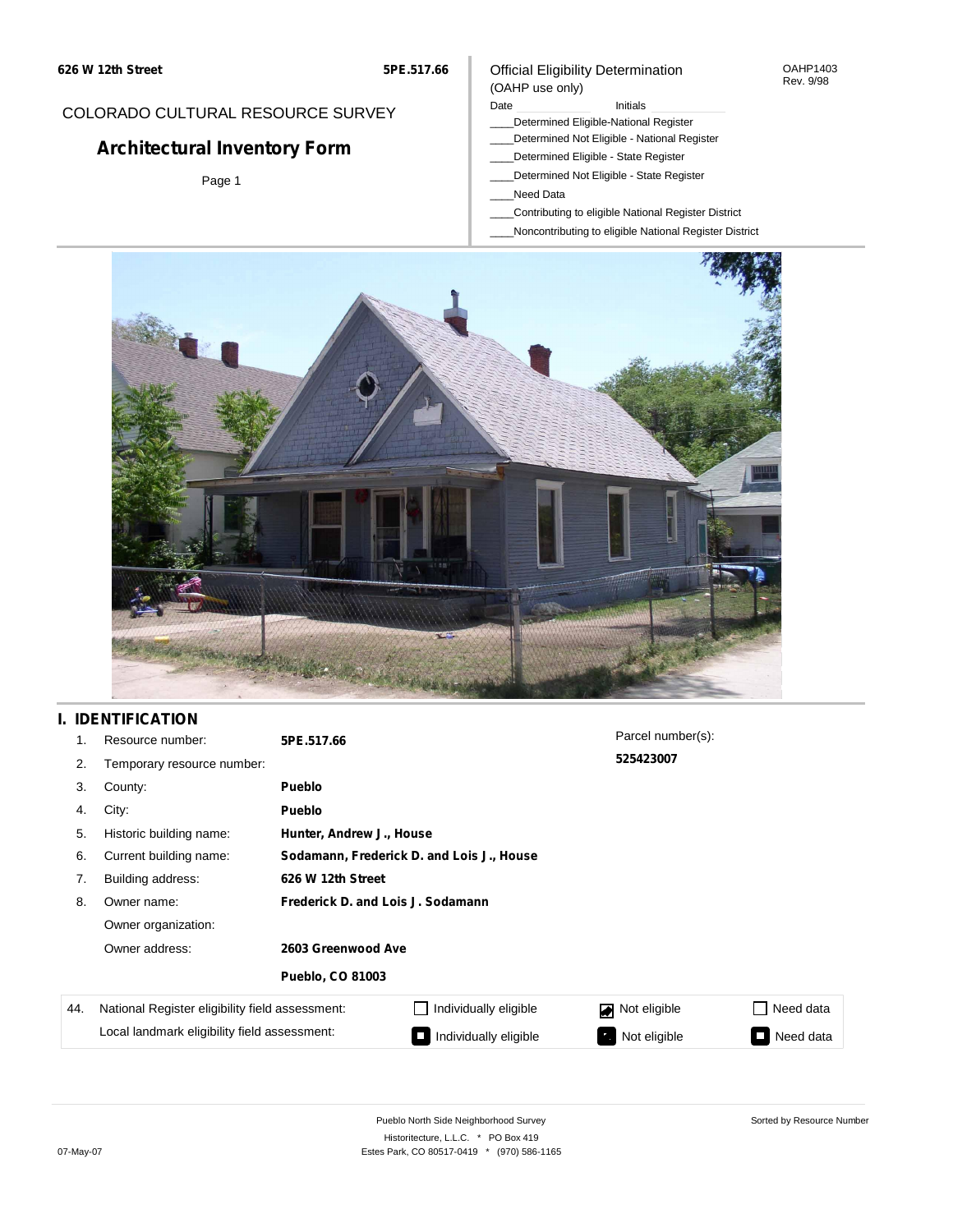Sorted by Resource Number

## **Architectural Inventory Form**

Page 2

### **II. GEOGRAPHIC INFORMATION**

| 9.  | P.M.                | 6th       |     |    |           | Township:               |    |           | <b>20S</b>                  |    |      |           | Range:            | 65W |         |
|-----|---------------------|-----------|-----|----|-----------|-------------------------|----|-----------|-----------------------------|----|------|-----------|-------------------|-----|---------|
|     |                     | <b>NW</b> | 1/4 | of | <b>SW</b> | 1/4                     | of | <b>NW</b> | 1/4                         | of | - SE | 1/4       | of Section        |     | 25      |
| 10. | UTM reference zone: |           |     |    | 13        |                         |    |           |                             |    |      |           |                   |     |         |
|     | Easting:            |           |     |    |           | 533631                  |    |           |                             |    |      | Northing: |                   |     | 4236506 |
| 11. | USGS quad name:     |           |     |    |           | <b>Northeast Pueblo</b> |    |           |                             |    |      | Scale:    |                   |     | 7.5     |
|     | Year:               |           |     |    |           | 1974)                   |    |           | 1961 (Photorevised 1970 and |    |      |           |                   |     |         |
| 12. | $Lot(s)$ :          |           |     |    |           | Lot 8; Block 43         |    |           |                             |    |      |           |                   |     |         |
|     | Addition:           |           |     |    |           | <b>County Addition</b>  |    |           |                             |    |      |           | Year of addition: |     | 1869    |

13. Boundary description and justification:

The parcel, as described above, contains but does not exceed the land historically associated with this property.

Metes and bounds exist:

П

### **III. ARCHITECTURAL DESCRIPTION**

| 14. | Building plan (footprint, shape):<br>Other building plan descriptions: | <b>Rectangular Plan</b>                              |                       |
|-----|------------------------------------------------------------------------|------------------------------------------------------|-----------------------|
| 15. | Dimensions in feet (length x width):                                   | 852 square feet                                      |                       |
| 16. | Number of stories:                                                     | 11/2                                                 |                       |
| 17. | Primary external wall material(s):                                     | <b>Wood/Horizontal Siding</b><br><b>Wood/Shingle</b> | Other wall materials: |
| 18. | Roof configuration:                                                    | <b>Gabled Roof/Front Gabled Roof</b>                 |                       |
|     | Other roof configurations:                                             |                                                      |                       |
| 19. | Primary external roof material:                                        | <b>Asphalt Roof</b>                                  |                       |
|     | Other roof materials:                                                  |                                                      |                       |
| 20. | Special features:                                                      | Fence                                                |                       |
|     |                                                                        | Chimney                                              |                       |
|     |                                                                        | Porch                                                |                       |

#### 21. General architectural description:

Oriented to the north, this house rests on a sandstone foundation, covered in blue-painted concrete. Blue-painted, narrow, horizontal wood siding, with 1-by-4-inch cornerboards, clads the exterior walls. Blue-painted, square-cut wood shingles cover the gables. Windows are generally 1-over-1-light, double-hung sash, or single-light fixed frame, with white-painted wood frames and surrounds. The surrounds have projecting cornices. Piercing the center of the front (north-facing) gable is a round window. A pediment is situated within the west corner of this gable. At its center is a half circular window, largely boarded over. A shed-roofed porch spans the entire front (north) façade. The western half, corresponding to the pediment above it, has a raised floor. The eastern half has a lower floor. The porch has black, wrought-iron supports. A wrought-iron railing encircles the western half; a brick kneewall delimits the eastern half. A single concrete step approaches the porch from near the center and on its west end. The principal doorway opens west of center in the asymmetrical facade. It hosts a single-light, glass-inwood-frame door, painted white. This door opens behind an aluminum-frame storm door. A shed-roofed enclosed porch or addition spans the rear (south) elevation. Blue-painted beadboard and a band of 4-light hopper windows, with white-painted wood frames, enclose the structure. A doorway opens in its west elevation. It hosts a 4-panel, 1-light, glass-in-wood-frame door, with an aluminum-frame storm door. Gray, interlocking asphalt shingles cover the front-gabled main roof and all other roof surfaces. Blue-painted wood fascia and soffit box the eaves. The gables are pedimented. Two red brick chimneys emerge **from the main roof.**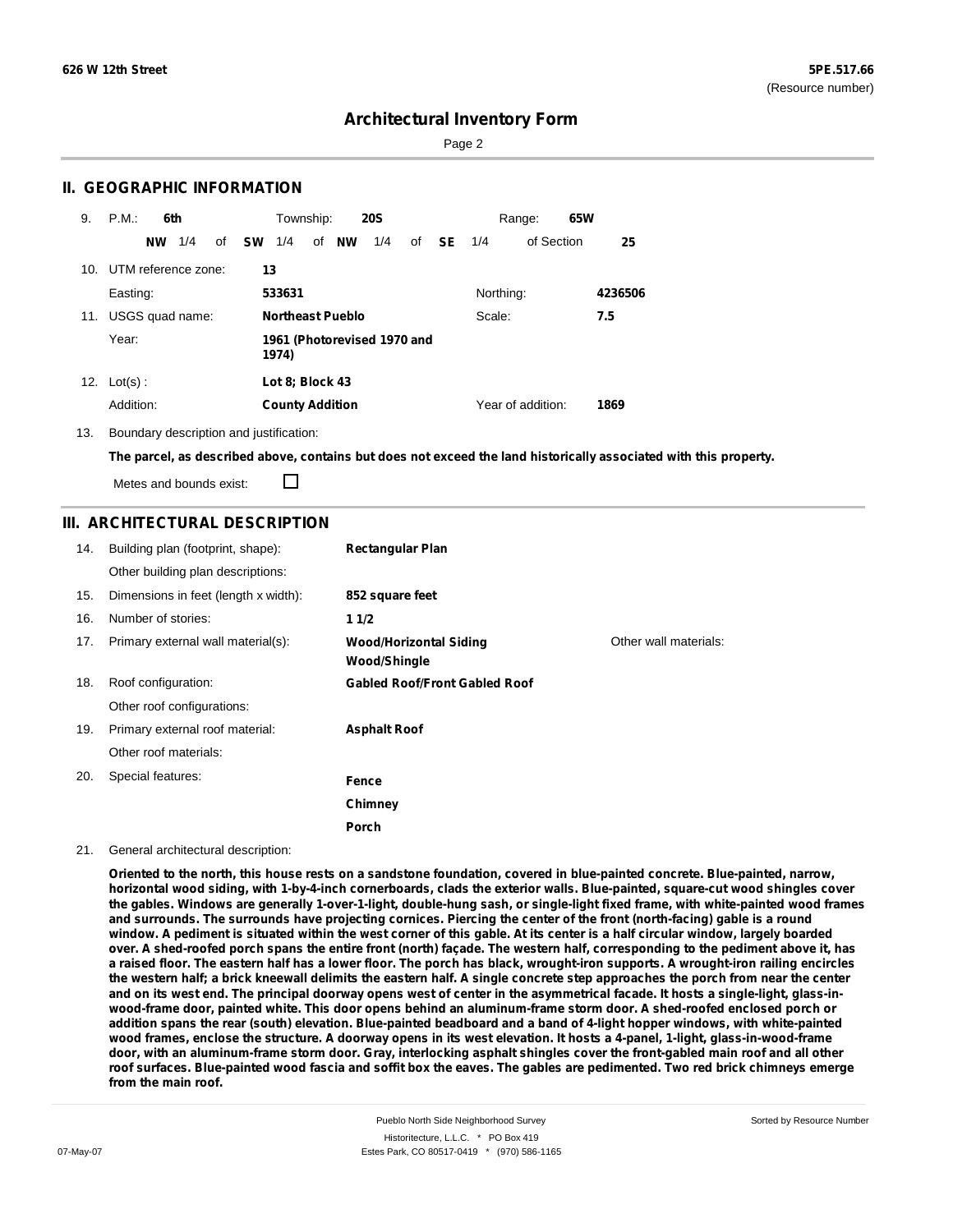Sorted by Resource Number

## **Architectural Inventory Form**

Page 3

Architectural style:

22. **Late 19th And Early 20th Century American Movements**

Other architectural styles:

Building type:

23. Landscape or special setting features:

This property is located on terrain sloping downward from north to south, with an elevation of around 4,700 feet above mean sea level. The neighborhood features modest, one- and two-story houses. This property is situated on the southwest corner of West 12th and West streets. Running parallel to both streets is a sidewalk of pink-colored sandstone. A grass-covered strip separates the sidewalk from the street. A planted grass yard, with mature landscaping, surrounds the house. A chain-link fence **encircles the yard.**

#### 24. Associated buildings, features or objects:

- 1 : Type: **Second House (1116 West Street)**
	- Describe: **A second house is located on the southwest corner of the lot. Addressed as 1116 West Street, this hipped-roof box is oriented to the north and rests on a red-painted, battered concrete foundation. White-painted, square cut wood shingles clad the exterior walls. Windows are generally 1-over-1-light, double-hung sash, with white-painted wood frames and surrounds. The surrounds have projecting cornices. A window in the west end of the front (north) façade is a single-light, fixed frame. Opening in a hipped-roof dormer protruding from the roof's north slope is an awning window. A doorway opens near the center of the façade. It hosts a whitepainted, 6-panel, 1-light, glass-in-wood-frame door, opening behind a white, aluminum-from storm door. A 3-step concrete stoop approaches the porch from the west. A hipped-roof porch protrudes from the center of the façade. It has wrought-iron railings and supports. A shedroofed porch protrudes from the north end of the east elevation. White-painted beadboard encloses the structure. Opening in the south elevation of the porch is an 8-light wood door. Gray-green, interlocking asphalt shingles cover the hipped roof. White-painted wood soffit and fascia box the eaves.**
- 2 : Type: **Garage**

Describe: **A single-car garage is located between the main house and second house. A concrete and packed-earth driveway connects the building to West Street. Oriented to the west, the garage lacks a formal foundation. The walls consist of white-painted, horizontal wood planks. Dominating the front (west) elevation are paired, particleboard doors, opening on metal strap hinges. Gray-green, rolled asphalt covers the bowstring-arch roof.**

### **IV. ARCHITECTURAL HISTORY**

| 25. | Date of Construction:  | Estimate:                                                                   | Actual: | 1904                                                                                          |  |  |  |
|-----|------------------------|-----------------------------------------------------------------------------|---------|-----------------------------------------------------------------------------------------------|--|--|--|
|     | Source of Information: | Pueblo County Office of Tax Assessor. Property information card [internet]. |         |                                                                                               |  |  |  |
| 26. | Architect:             | unknown                                                                     |         |                                                                                               |  |  |  |
|     | Source of information: |                                                                             |         |                                                                                               |  |  |  |
| 27. | Builder:               | unknown                                                                     |         |                                                                                               |  |  |  |
|     | Source of information: |                                                                             |         |                                                                                               |  |  |  |
| 28. | Original Owner:        | Andrew J. Hunter                                                            |         |                                                                                               |  |  |  |
|     | Source of information: | Co. consulted 1886 through 2003.                                            |         | Pueblo City Directory. Pueblo, Co.; Salt Lake City; Kansas City, Mo.; and others: R.L. Polk & |  |  |  |
| 29. | Construction history:  |                                                                             |         |                                                                                               |  |  |  |

According to Pueblo County tax records, this building was constructed in 1904. An analysis of the form, style, and materials corroborates this date. It was nearly identical to 716 West 12th Street (5PE.517.29). The only notable modification is the shedroofed addition or enclosed porch across the rear elevation, constructed prior to 1951. The second house also dates to 1904. **The garage was constructed after that date but before 1951.**

30. Location: **original** Date of move(s):

Pueblo North Side Neighborhood Survey Historitecture, L.L.C. \* PO Box 419 07-May-07 Estes Park, CO 80517-0419 \* (970) 586-1165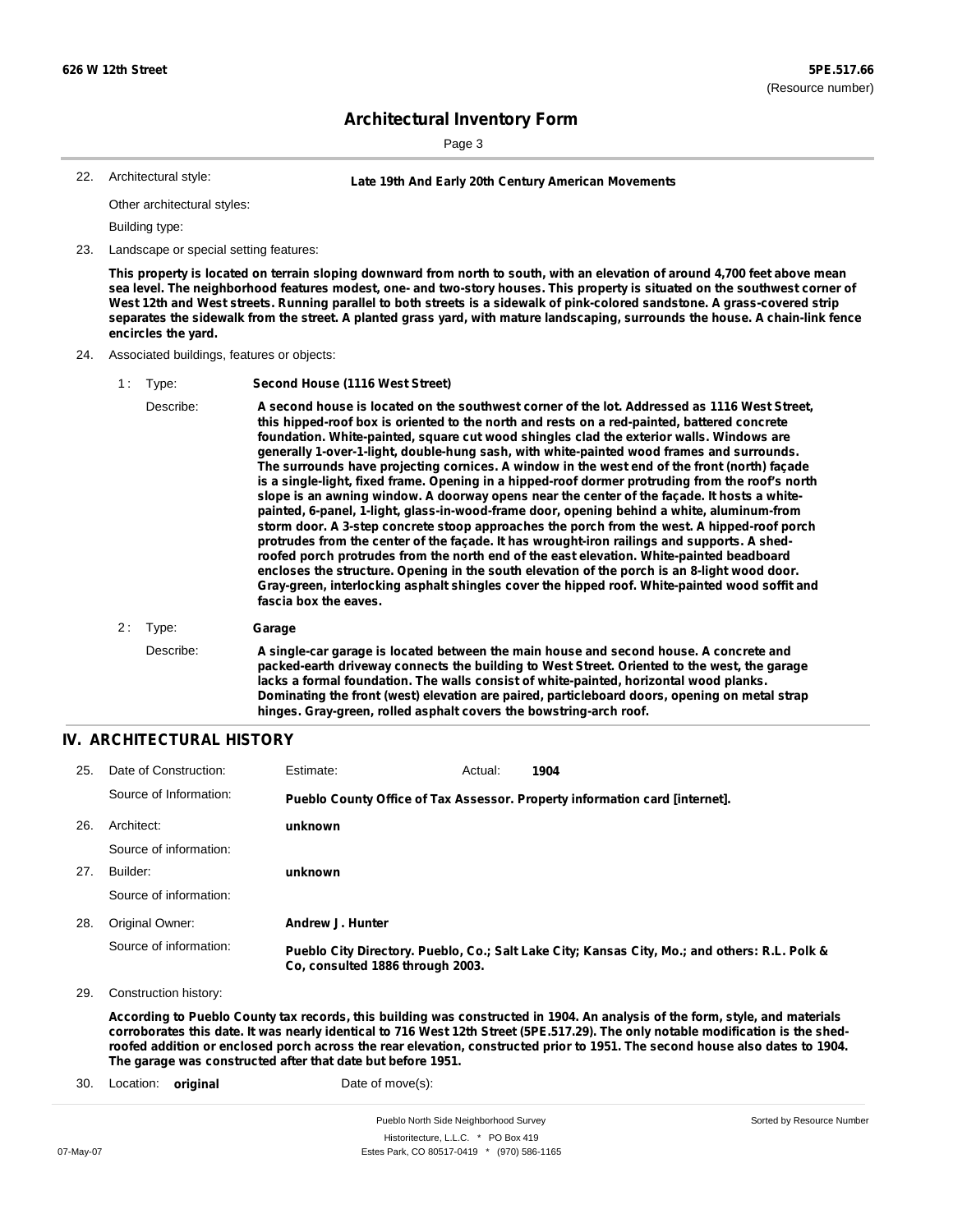Page 4

### **V. HISTORICAL ASSOCIATIONS**

- 31. Original use(s): **Single Dwelling**
- 32. Intermediate use(s): **Single Dwelling**
- 33. Current use(s): **Single Dwelling**
- **Residence** Site type(s): 34.
- 35. Historical background:

The original owner and resident of this house was Andrew J. Hunter, a sergeant for the Pueblo Police Department. By 1914, the resident was Mrs. E.H. King. Willis Willet lived here in 1919. From around 1924 through 1950, Maud E. Behrens owned this **property and resided here. The owner in 1955 was Ross W. Johnston.**

Sometime prior to 1960, George Otis Holden purchased this house and lot, residing here until his death in 1963. Holden was a veteran of the Spanish-American War. He was a letter carrier for the United States Postal Service and a member of the National Association of Letter Carriers. With his wife, Alma Holden, George had six children: Dorothy Holst, John O. Holden, Laura Conroy, Julie Higgins, Robert E. Holden, and William M. Holden. The family attended Ascension Episcopal Church. George **Holden died in March 1963.**

San Cristobal, Inc., purchased this property in 1980, ultimately selling it to Frederick and Lois Sodamann, the current owners, **in 1987.**

The second house on this property, addressed as 1116 West Street, appears to have always been a rental unit associated with the principal building. The following is a sampling of residents in the second house: A.G. Johnson, 1925; Merrill W. West, 1930; Alda Elliott, 1935; Floyd V. Grabner, 1940; George Ail, 1945; Robert L. Hoffman, 1950; Carrol C. Norman, 1955; and Virgil V. **Herren, 1960.**

Sources of information: 36.

**Pueblo County Office of Tax Assessor. Property information card [internet].**

**Pueblo City Directory. Pueblo, Co.; Salt Lake City; Kansas City, Mo.; and others: R.L. Polk & Co, consulted 1886 through 2003.**

**"Holden (George Otis)" [obituary]. Pueblo Chieftain, 29 March 1963, p. 17A.**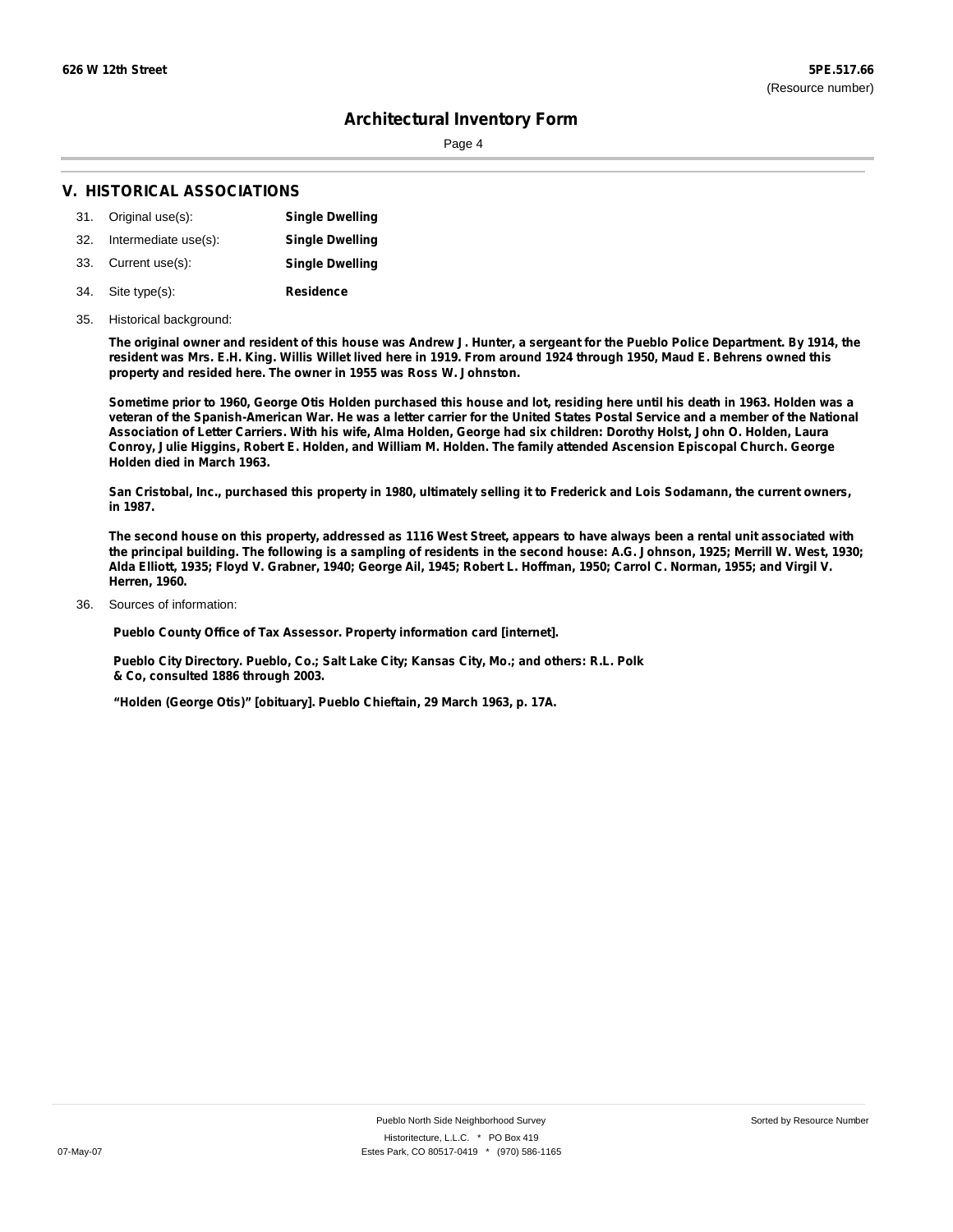Sorted by Resource Number

# **Architectural Inventory Form**

Page 5

|     | <b>VI. SIGNIFICANCE</b>                                                                                                                                                                                                                                                                                                                                                                                                                                                                                                                                                                                                                                                                                                                                                                                                                                                                                                                                                                                                                                                                                                                                                                                                                                                                                                                                                                                                                                                                                                                                                                                                                                                                                                                                                                                                                                                                                                                                                                                                                                                                                                                                                                                                                        |
|-----|------------------------------------------------------------------------------------------------------------------------------------------------------------------------------------------------------------------------------------------------------------------------------------------------------------------------------------------------------------------------------------------------------------------------------------------------------------------------------------------------------------------------------------------------------------------------------------------------------------------------------------------------------------------------------------------------------------------------------------------------------------------------------------------------------------------------------------------------------------------------------------------------------------------------------------------------------------------------------------------------------------------------------------------------------------------------------------------------------------------------------------------------------------------------------------------------------------------------------------------------------------------------------------------------------------------------------------------------------------------------------------------------------------------------------------------------------------------------------------------------------------------------------------------------------------------------------------------------------------------------------------------------------------------------------------------------------------------------------------------------------------------------------------------------------------------------------------------------------------------------------------------------------------------------------------------------------------------------------------------------------------------------------------------------------------------------------------------------------------------------------------------------------------------------------------------------------------------------------------------------|
| 37. | Local landmark designation:<br>Yes $\Box$<br>No.                                                                                                                                                                                                                                                                                                                                                                                                                                                                                                                                                                                                                                                                                                                                                                                                                                                                                                                                                                                                                                                                                                                                                                                                                                                                                                                                                                                                                                                                                                                                                                                                                                                                                                                                                                                                                                                                                                                                                                                                                                                                                                                                                                                               |
|     | Designation authority:                                                                                                                                                                                                                                                                                                                                                                                                                                                                                                                                                                                                                                                                                                                                                                                                                                                                                                                                                                                                                                                                                                                                                                                                                                                                                                                                                                                                                                                                                                                                                                                                                                                                                                                                                                                                                                                                                                                                                                                                                                                                                                                                                                                                                         |
|     | Date of designation:                                                                                                                                                                                                                                                                                                                                                                                                                                                                                                                                                                                                                                                                                                                                                                                                                                                                                                                                                                                                                                                                                                                                                                                                                                                                                                                                                                                                                                                                                                                                                                                                                                                                                                                                                                                                                                                                                                                                                                                                                                                                                                                                                                                                                           |
| 38. | Applicable National Register criteria:                                                                                                                                                                                                                                                                                                                                                                                                                                                                                                                                                                                                                                                                                                                                                                                                                                                                                                                                                                                                                                                                                                                                                                                                                                                                                                                                                                                                                                                                                                                                                                                                                                                                                                                                                                                                                                                                                                                                                                                                                                                                                                                                                                                                         |
|     | A. Associated with events that have made a significant contribution to the broad pattern of our history.<br>B. Associated with the lives of persons significant in our past.<br>C. Embodies the distinctive characteristics of a type, period, or method of construction, or represents the work<br>◙<br>of a master, or that possess high artistic values, or represents a significant and distinguished entity whose<br>components may lack individual distinction.<br>D. Has yielded, or may be likely to yield, information important in history or prehistory.<br>Qualifies under Criteria Considerations A through G (see manual).<br>Does not meet any of the above National Register criteria.<br><b>Pueblo Standards for Designation:</b><br><u>1a. History</u><br>Have direct association with the historical development of the city, state, or nation; or<br>$\overline{\phantom{a}}$ .<br><u>1b. History</u><br>Be the site of a significant historic event; or<br>$\Box$<br>1c. History<br>Have direct and substantial association with a person or group of persons who had influence on society.<br>$\sim$<br>2a. Architecture<br>Embody distinguishing characteristics of an architectural style or type; or<br>$\overline{\phantom{a}}$<br>2b. Architecture<br>Be a significant example of the work of a recognized architect or master builder, or<br>$\overline{\phantom{a}}$<br>2c. Architecture<br>Contain elements of architectural design, engineering, materials, craftsmanship, or artistic merit which represent a<br>$\mathcal{L}_{\mathcal{A}}$<br>significant or influential innovation;<br>2d. Architecture<br>Portray the environment of a group of people or physical development of an area of the city in an era of history<br>$\mathcal{L}_{\mathcal{A}}$<br>characterized by a distinctive architectural style.<br>3a. Geography<br>Have a prominent location or be an established, familiar, and orienting visual feature of the contemporary city, or<br>П<br>3b. Geography<br>Promote understanding and appreciation of Pueblo's environment by means of distinctive physical characteristics<br>or rarity; or<br>3c. Geography<br>Make a special contribution to Pueblo's distinctive character.<br>О |
|     | Not Applicable                                                                                                                                                                                                                                                                                                                                                                                                                                                                                                                                                                                                                                                                                                                                                                                                                                                                                                                                                                                                                                                                                                                                                                                                                                                                                                                                                                                                                                                                                                                                                                                                                                                                                                                                                                                                                                                                                                                                                                                                                                                                                                                                                                                                                                 |
|     | Does not meet any of the above Pueblo landmark criteria.<br>$\overline{\phantom{a}}$                                                                                                                                                                                                                                                                                                                                                                                                                                                                                                                                                                                                                                                                                                                                                                                                                                                                                                                                                                                                                                                                                                                                                                                                                                                                                                                                                                                                                                                                                                                                                                                                                                                                                                                                                                                                                                                                                                                                                                                                                                                                                                                                                           |
| 39. | Area(s) of Significance:<br><b>Architecture</b>                                                                                                                                                                                                                                                                                                                                                                                                                                                                                                                                                                                                                                                                                                                                                                                                                                                                                                                                                                                                                                                                                                                                                                                                                                                                                                                                                                                                                                                                                                                                                                                                                                                                                                                                                                                                                                                                                                                                                                                                                                                                                                                                                                                                |
| 40. | Period of Significance:<br>1904                                                                                                                                                                                                                                                                                                                                                                                                                                                                                                                                                                                                                                                                                                                                                                                                                                                                                                                                                                                                                                                                                                                                                                                                                                                                                                                                                                                                                                                                                                                                                                                                                                                                                                                                                                                                                                                                                                                                                                                                                                                                                                                                                                                                                |
| 41. | National:<br>Level of significance:<br>State<br>Local                                                                                                                                                                                                                                                                                                                                                                                                                                                                                                                                                                                                                                                                                                                                                                                                                                                                                                                                                                                                                                                                                                                                                                                                                                                                                                                                                                                                                                                                                                                                                                                                                                                                                                                                                                                                                                                                                                                                                                                                                                                                                                                                                                                          |

Pueblo North Side Neighborhood Survey Historitecture, L.L.C. \* PO Box 419 07-May-07 Estes Park, CO 80517-0419 \* (970) 586-1165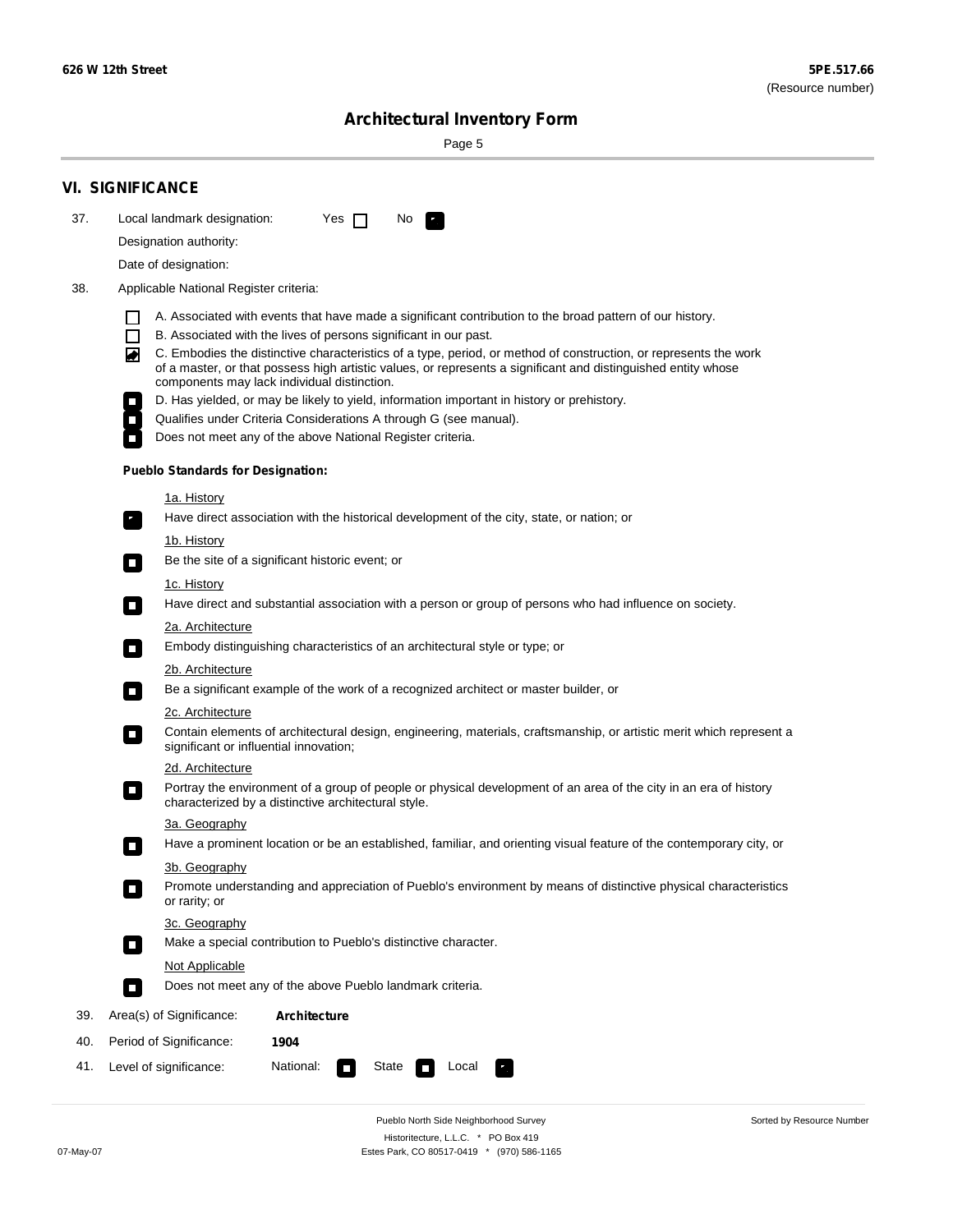Page 6

#### 42. Statement of significance:

This property is historically significant under Pueblo Local Landmark criterion 1A for its association with the development of **Pueblo's North Side Neighborhood, when more architecturally sophisticated buildings like this one joined the smaller,** plainer dwellings originally constructed here. As well, the house is architecturally significant under National Register criterion C (Pueblo Local Landmark criterion 2A) as an example of a style from the Late-19th and Early 20th Century American Movements. However, the levels of architectural and historical significance, combined with physical integrity, are not to the extent that this property would qualify for individual listing in the National Register of Historic Places, the Colorado State Register of Historic Properties, or a City of Pueblo Landmark. Nonetheless, this house is most likely a contributing resource **within any potential historic district.**

43. Assessment of historic physical integrity related to significance:

Constructed in 1904, this house exhibits a moderate of physical integrity relative to the seven aspects of integrity as defined by the National Park Service and the Colorado Historical Society: location, setting, design, materials, workmanship, feeling, and association. The only notable structural modification has been an addition isolated to the rear elevation and completed within the period of significance. However, the replacement of the original porch does diminish a character-defining feature. **Nonetheless, this building retains sufficient physical integrity to convey its significance.**

### **VII. NATIONAL REGISTER ELIGIBILITY ASSESSMENT**

44. National Register eligibility field assessment: Local landmark eligibility field assessment:

**Individually eligible Not eligible** Not eligible **Need data** 45. Is there National Register district potential? Yes No m

> Yes Yes

No

**Individually eligible Not eligible** Not eligible **Need data** 

 $No$   $\neg$   $N/A$ 

 $N/A$ 

**Pueblo's North Side Neighborhood represents the evolution of the city's professional middle and upper classes. Its diversity of architectural styles and forms directly represents the city's changing economic and cultural climates. As well, the neighborhood is distinctive because it appears to have evolved independently of the area's dominant industry, steel manufacturing.** Discuss:

If there is National Register district potential, is this building contributing:

If the building is in existing National Register district, is it contributing: 46.

### **VIII. RECORDING INFORMATION**

| 47. | Photograph numbers): | <b>CD-ROM Photo Disc: North Side Photos</b><br>File Name(s): 12thstw626                                                       |
|-----|----------------------|-------------------------------------------------------------------------------------------------------------------------------|
|     | Negatives filed at:  | <b>Special Collections</b><br><b>Robert Hoag Rawlings Public Library</b><br>100 East Abriendo Avenue<br>Pueblo, CO 81004-4290 |
| 48. | Report title:        | <b>Pueblo North Side Neighborhood Survey</b>                                                                                  |
| 49. | $Date(s)$ :          | 06/20/05                                                                                                                      |
| 50. | Recorder(s):         | <b>Adam Thomas</b>                                                                                                            |
| 51. | Organization:        | Historitecture, L.L.C.                                                                                                        |
| 52. | Address:             | <b>PO Box 419</b>                                                                                                             |
|     |                      | Estes Park, CO 80517-0419                                                                                                     |
| 53. | Phone number(s):     | (970) 586-1165                                                                                                                |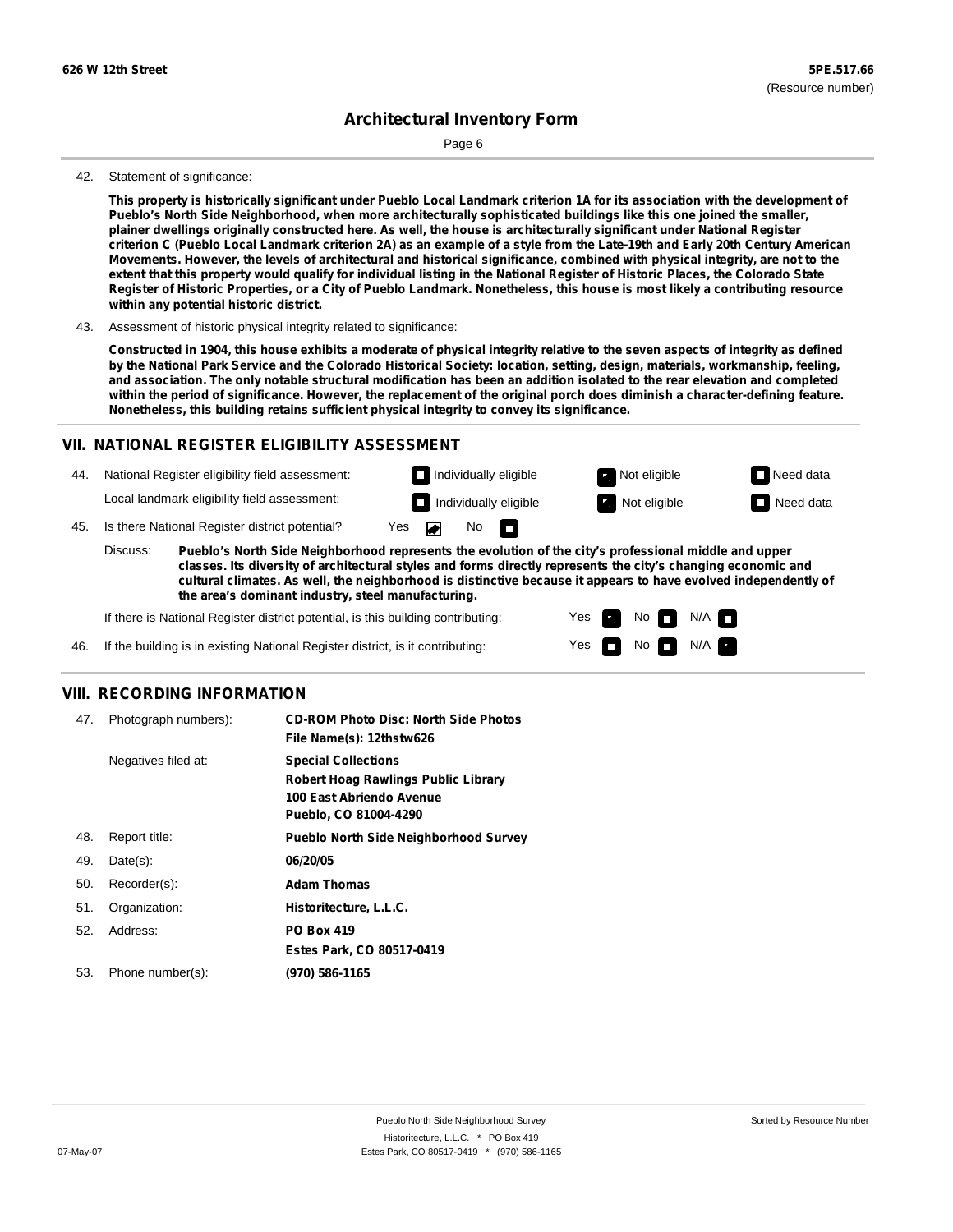Page 7